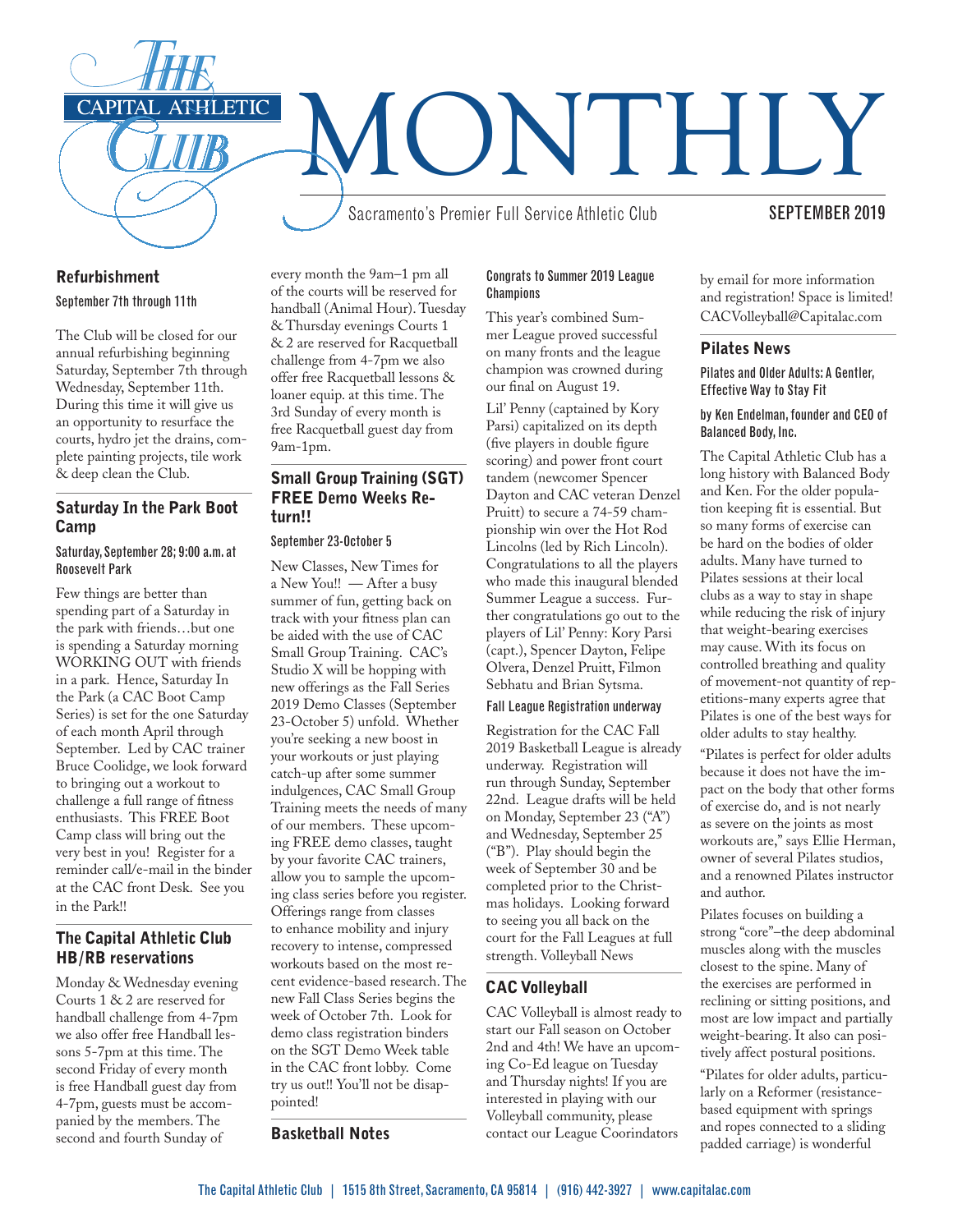#### CLUB NEWS 2000 FOR THE NEWS 2000 FOR THE NEWS 2000 FOR THE NEWS 2000 FOR THE NEWS 2000 FOR THE NEWS 2000 FOR THE NEWS 2000 FOR THE NEWS 2000 FOR THE NEWS 2000 FOR THE NEWS 2000 FOR THE NEWS 2000 FOR THE NEWS 2000 FOR THE N CLUB NEWS

because it is a relatively light resistance as opposed to some gym equipment, where even the lightest weight on the rack might be too much for them," says Beth Williams, a physical therapist at Dynamic Movement in Reno, Nevada.

## Increased Stability and Balance

Pilates centers on movements at the midrange of the body instead of the extremities (arms and legs), where, again, the potential for injury is greater. In contrast with other forms of exercise, Pilates develops the midrange and gradually works toward the endrange, while maintaining complete control around the joints. To the benefit of older adults, Pilates teaches control and stability in a small range of motion, graduating to a larger range of motion as they gain control and confidence. Increased control and stability is crucial for older adults as it can help them improve much of their functional movement, including balance and posture. "As people get older, they can lose some of their balance and coordination. Pilates increases strength and flexibility in both the core and the legs, which positively affects balance. This, along with basic fitness benefits, can help them reduce the risk of falls," says Herman. "And Pilates is also a good way for older adults to rehab from surgical procedures like a hip replacement or knee surgery." An Antidote for Many Ailments

Pilates also helps with a variety of age-related ailments. Arthritis sufferers benefit because the gentle mid-range movements decrease the chance of joints compressing while maintaining the range of motion around them. For sufferers of osteoporosis or stenosis, Pilates can also help. For osteoporosis the simple and standing Pilates leg exercises may increase bone density in both the spine and the hip. For lumbar stenosis there are exercises that can stretch out tight back muscles and strengthen the extensor muscles of the spine to counteract

the forces of gravity that can pull people into a hunched position. Be careful, however. Any type of flexion exercise, for example, is not good for someone with osteoporosis. Conversely, any type of extension may cause injury to someone with stenosis. If you have either of these conditions it is important that you make sure your Pilates instructor knows how to modify the exercises so that you do not hurt yourself.

"The sooner people with brain damage or a stroke can start balance exercises with Pilates and get their bodies moving symmetrically, the better they will fare in their overall permanent outcome," says Herman.

Most clubs now offer some type of Pilates program. If you are an older adult and are interested in Pilates, talk to the program director about what kind of Pilates class will best benefit you.

#### Reformer Demo Class: Saturday, September 21st 11:00am. Sign up at the front desk!

Pilates Studio class changes: Mondays, 10:00am Reformer 2 has been temporarily removed from the schedule and will return soon!

Contact Sabin Morris at smorris@capitalac.com for all of your Pilates needs at CAC.

#### Pro Shop

September is finally here! I'm sure we're all looking forward to that Fall weather to kick in. We will be having some items on sale in order to get some new items. If you have any ideas for Fall items that you might like to see, we would like to hear your suggestions.

## Health News

## 16 Ways You May Be Hurting Your Joints

Carry Extra Weight Your joints, which link your bones together, are sensitive to heavy loads. Every pound on your frame puts 4 pounds of stress on your knees. It also strains your back, hips, and feet. That causes wear and tear

that can lead to damage, aches, and pains.

Text Too Much 'Texting thumb' is a real thing. Your tendons can get irritated and lock your thumb in a curled position.

Steep Price of High Heels They might look fab, but the higher they rise, the more your weight tips forward. Your thigh muscles have to work harder to keep your knee straight, which can cause pain.

Crack Your Knuckles That satisfying pop comes from tiny bubbles bursting in the fluid around your joints. Or from ligaments snapping against bone.

Lug a Big Bag Whether it's a purse, backpack, or messenger bag, packing too much can cause neck and shoulder pain. Heavy weight on one shoulder throws off your balance and your walk.

Use Wrong Muscles for the Job When you put too much load on little muscles, your joints pay the price. When you lift something off the floor, bend at your knees and push up with your strong leg muscles.

Sleep on Your Stomach It might help with snoring, but not so much

### Brian, Andrew, and Rico Massage Department

with the rest of your body. Lying on your tummy pushes your head back, which compresses your spine.

Skip Stretching You don't need to be a yogi, but regular stretching can help strengthen your muscles and tendons. It also can make them more flexible.

Skimp on Strength Training Once you turn 40, your bones start to get a little thinner and more likely to break. If you build muscle with strength training, it slows bone loss and triggers new growth.

Smoke and Chew Tobacco Here's another reason to quit: Your joints will thank you. Nicotine from cigarettes and chewing tobacco cuts down on blood flow to your bones and to the cushioning discs in your back.

Don't Get Quality ZZZs You may wonder how poor sleep can affect your joints. One study found that people with arthritis felt more pain after restless nights.

Slouch and Slump Your body's at its best when you work with it, not against it. That's why posture matters. When you slump in your chair, it puts more stress on your muscles and joints and tires them out. ...continued next month

When you feel your mind is frazzled and stressed, and your emotions are taking over your thoughts, it's time to step back, take a deep breath, and relax. Of course focusing on your physical health is crucial, but your mind and spirit deserve some attention too. Your happiness goes a long way in protecting your overall well-being. Your emotional health is just a term for how you feel — your overall happiness and well-being. Are you stressed? Unhappy? Dissatisfied? Worried and anxious? If so, your emotional health needs some attention. We often neglect our emotions, but if your emotional health is suffering, your physical health will too. A place to start is by making a decision to do something nice for yourself every day and stick to it. It can be a simple ritual. Some ideas include: getting up a few minutes early to drink your morning coffee, or tea, in peace, taking a walk every day, having regularly scheduled events with close friends or family, finding time to be alone with a significant other, or getting a monthly massage. Incorporating recovery time for yourself can lead to a happier and healthier version of you. Massage is a great way to recover and relax. To schedule your own massage, contact the front desk. You will be glad you did.

Cheerio~ Brian, Rico and Andrew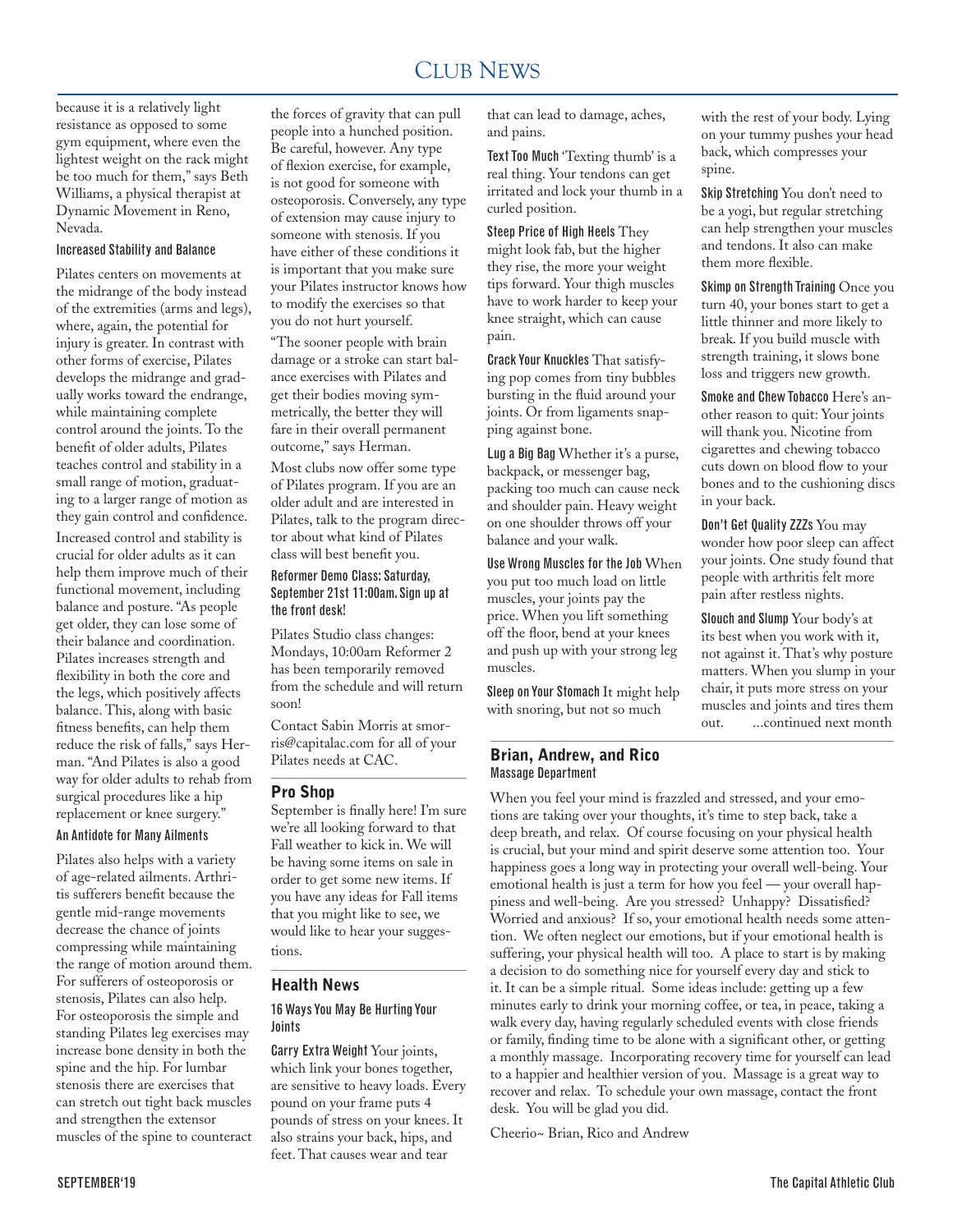# DEPARTMENT NEWS

#### Rick Leonard General Manager

• The Club will be closed for our annual refurbishing beginning Saturday, September 7th through Wednesday, September 11th. During this time it will give us an opportunity to resurface the courts, hydro jet the drains, complete painting projects, tile work & deep clean the Club.



- • We will be excepting Pilates reformer reservations on Weds. Sept 11th at 8am for classes scheduled for Thurs. 8/12
- • Thank you to all that participated in the festivities as part of the Wide Open Walls ceremony and the unveiling of the mural honoring Ron Cunningham and Carinne Binda. We are thankful to Ron and Carinne for bringing the Sacramento Ballet to the Club 28 years ago. It is still the premier Social event of the year.
- • Just a reminder about a few amenities the Club has to offer. We have a meeting room at no additional charges that can facilitate up to 12 persons, Free shoe shine service, Free racquetball & handball lessons and quarterly re evaluation of your fitness programs.

# Jonna Edwinson

Group Fitness Director

• We've had a fun filled summer with our water classes! Sept 30th will be the final class of the season with Doug. Thank you for supporting this program!



- New Sunday gentle yoga class from 2-3pm inside studio 3 with Magda begins Sept 1st. This class offers a slower pace Yoga practice with modifications for injuries limitations and beginner students.
- • Cardio Dance on Sundays at 10:45am with Magda is a hit! Join us for a fun filled cardio based dance class. No previous experience needed!
- • Tuesday Slow stretch with Robert has moved back time slots: 10:00am to 10:45am.
- Wednesday evening HIIT and Step will be swapping time slots. Step will be 5:30-6:15pn and HIIT will be 6:15-7:00pm starting Sept 4th. New HIIT cycle class on Wednesday's starts Sept 4th 5:30-6:00pm. This 30 minute interval training class done on the bike is a great way to burn optimal calories in a short period of time. Jonna will be teaching this class every week.

# Brooke McManus Membership

• Summer is officially OVER! We hope everyone enjoyed their 3 months of vacation and rest! It's time to get back on that GRIND! Experience all the amenities that CAC has to offer! Group classes like Cycle, HIIT, Yoga, Mat



Pilates, Power Pump, and so much more are inclusive in your membership! Our Outdoor swimming pool welcomes you to open lap-swim all operating hours of the Club! Sports leagues are even starting their Fall Sessions coming up in September/ October! Once you prioritize your health and make the gym a part of your daily routine, you WILL start seeing results.

- Thank you to all our members and staff that voted for The Capital Athletic Club in SN&R's "Best of Sacramento" contest! We greatly appreciate all our actively supportive members and look forward to hopefully being named Best Athletic Club in Sacramento two years in a row! Announcements of Best of Sac Voting will be released latter September!
- Refer your friends and family to the Club! Anytime your referral joins CAC, we reward you with s \$50 referral credit on your account! Please ask Tom or Brooke in our Membership Department for more information and guest passes for your friends!
- Visit the CAC website to keep up with our monthly Fitness Blog that talks about staying on track, exploring different avenues of fitness, nutrition, and so much more! http://capitalac.com/blog/
- http://capitalac.com/blog/ Follow CAC on our social media tags! Twitter: @capitalathletic Instagram:@capitalac Facebook: @ capitalathleticclub

# John O'Sullivan Athletic Director, Newsletter Editor

## josullivan@capitalac.com

'Each new day is a new opportunity to improve yourself, Take it and make the most of it!'



Fee based personal training is available if you want to reach your goals faster and more effectively.

# Morgan Merrill Beauty Esthetician

Botox and Bubbly Party with Pretty Please Aesthetics Monday, September 16th 4:30pm - 7:30pm Sign Ups at the Front Desk! Come and learn more about botox and other injectables at MM Beauty's Botox and Bubbly party! I am hosting an event with Pretty Please Aesthetics



and Image Skincare. There will be apps, bubbly, raffles, discounts and special savings on injectables! Don't miss out! \$35 deposit for injectables, but goes towards injcataxbe services that evening! For more information or to sign up you can call/text 916-520-9310 or email at morganmerrillbeauty@gmail.com. Sign up binder at front desk of the club as well.

Makeup and Merlot Friday, October 4th, 6pm - 9pm Capital Athletic Club - conference room \$40 per person. Come learn how best apply your makeup all while sipping on wine! THink of a paint night, but for your face! Makeup and brushes provided, but encouraged to bring your own as well! To sign up please email morganmerrillbeauty@gmail.com or call/text 916-520- 9310. Also full description is located on Eventbrite under MM Beauty. Book online at www.vagaro.com/mm\_beauty or call/text 916-520-9310.

# Capital Cutters

Contact: Michelle (916-812-2352), Linda (916-479-3709), Veronica (916-256-6738), or Jennifer (916-430-9484) today to set up an appointment.



It's 5 o'clock Somewhere! Is your hair thirsty for some moisture with a twist? Or how about a shot of protein on the rocks? Its Happy Hour ALL month at Capital Cutters and we are serving up hair repair cocktails that will have your strands begging for another round. Come in and see which hair cocktail is for you!